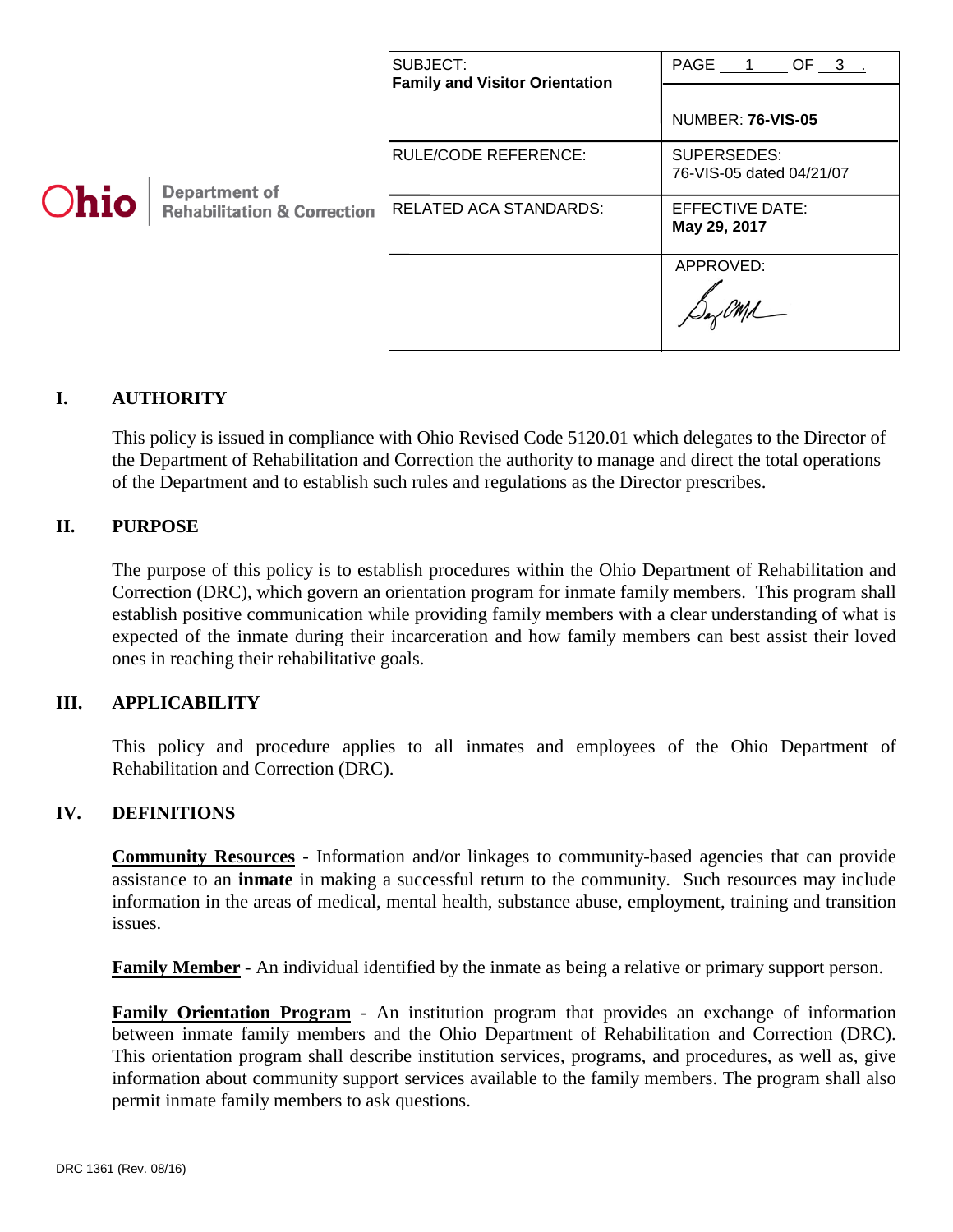# **V. POLICY**

It is the policy of the Ohio Department of Rehabilitation and Correction (DRC) to facilitate family involvement in the rehabilitative process to include a program that offers communication on the role of the family and the inmate during the inmate's incarceration.

# **VI. PROCEDURES**

- A. Each institution shall develop and implement an orientation program for inmate families and/or other visitors. The goal of the orientation shall be to help the family understand and navigate the system, assure them they are not alone, and remind them of how they contribute to the inmate's quality of life in the institution.
- B. This orientation shall be made available as close as possible to the time of their initial visit. This orientation shall be scheduled at times that allow for maximum involvement of family, friends and staff. Visitors may choose not to participate in the orientation program. If they participate, this should be recorded in the DOTS VSNOT screen.
- C. Information provided during the Reception Process through the Family Orientation Program shall consist, at a minimum, of the following:
	- 1. Explanation of the DRC's mission statement.
	- 2. Explanation of applicable DRC policies and Administrative Regulations (ARs) and procedures to include at a minimum the visiting policy, the property policy, the grievance procedure AR, and the mail and printed materials policy.
	- 3. Explanation of the various staff roles in the institution.
	- 4. Explanation of the Reentry process.
	- 5. Description of the various inmate programs offered at the Reception Center, including specialized programming (i.e., RTU, Community Service, etc.).
	- 6. Explanation of the Disciplinary process and the appeal process.
	- 7. Explanation of the Reception and Orientation process, and the differences between a Parent Institution and the Reception Center.
	- 8. Explanation of the Classification process and transfer procedures.
	- 9. Explanation of the Release process.
	- 10. Explanation of the Serious Inmate Illness and Death Procedure.
	- 11. Explanation of A.R. 5120-05-02, Inmate Funds.
	- 12. Explanation of confidentiality rules.
	- 13. Explanation of the requirements and process for family serious illnesses and death visits.
- D. Parent institutions shall implement a family orientation program specific to their institution. This program shall include, at a minimum, the following:
	- 1. Explanation of the Institution's mission.
	- 2. Explanation of applicable institution policies. This should include at a minimum the visiting policy and rules, property policy, grievance procedures, and the inmate mail and phone procedures.